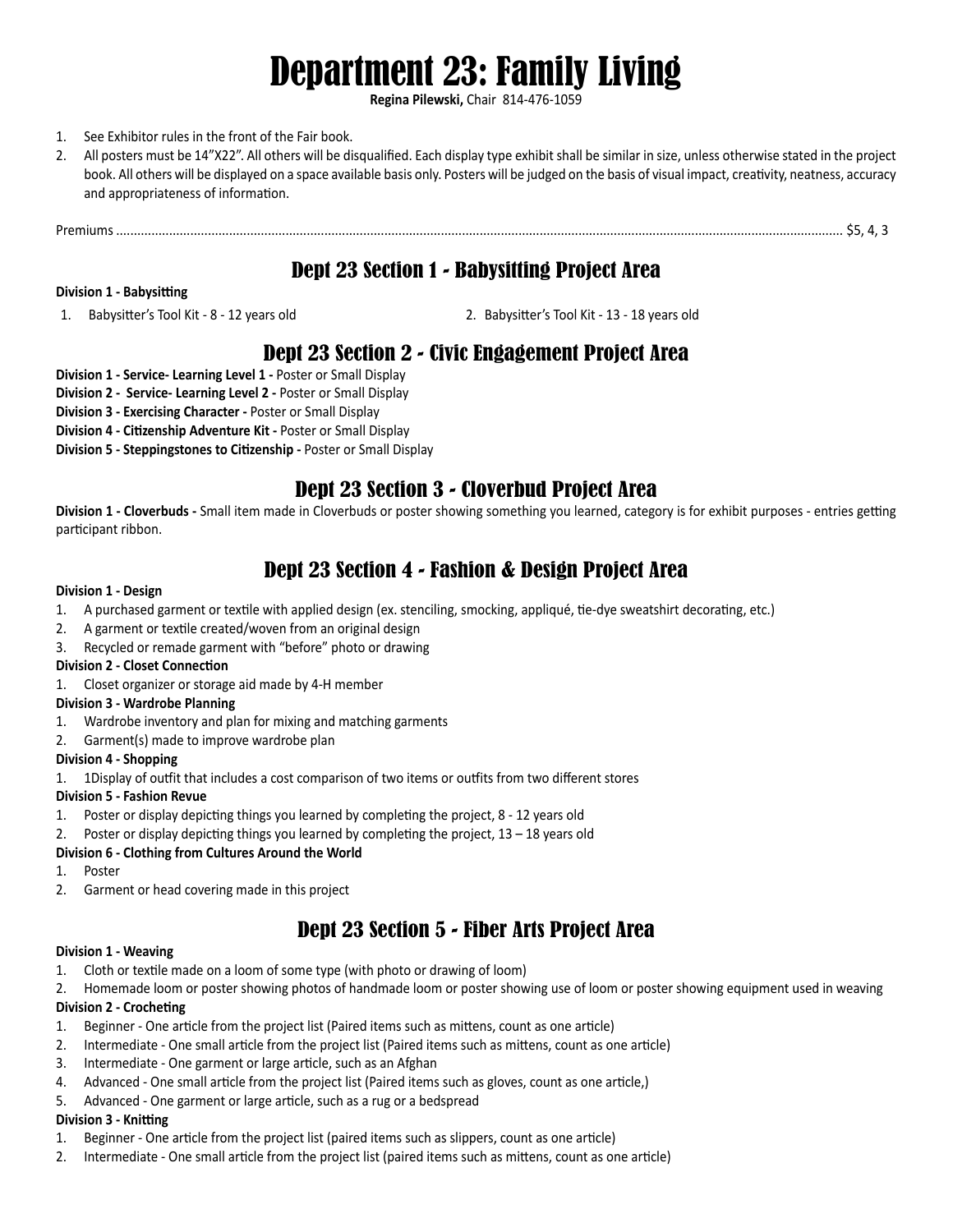- 3. Intermediate One garment or large article, such as an Afghan
- 4. Advanced One small article from the project list (paired items such as gloves, count as one article)
- 5. Advanced One garment or large article, ex. rug or bedspread

# Dept 23 Section 6 - Finance Project Area

- **Division 1 Kids \$ Kash Issues 1, 2, 3, 4** Poster or small display
- **Division 2 Financial Champions Level 1** Poster or small display
- **Division 3 Financial Champions Level 2** Poster or small display

# Dept 23 Section 7 - Generation Celebration Project Area

**Division 1 - Generation Celebration -** Poster or small display

# Dept 23 Section 8 - Health & Fitness Project Area

- **Division 1 Health Rocks** Poster or small display
- **Division 2 Health First Aid in Action** Poster or small display
- **Division 3 Health Staying Healthy** Poster or small display
- **Division 4 Health Keeping Fit** Poster or small display
- **Division 5 Health: Up for the Challenge** Poster or small display

## Dept 23 Section 9 - Leadership Project Area

- **Division 1 Step Up to Leadership Mentor Grades 2 5** Poster or small display
- **Division 2 Step Up to Leadership Workbook Grades 3 5** Poster or small display
- **Division 3 Step up to Leadership Journal Grades 6 8** Poster or small display
- **Division 4 Step up to Leadership Portfolio Grades 9 12** Poster or small display

## Dept 23 Section 10 - Personal Development Project Area

- **Division 1 People Work and Me** Poster or small display
- **Division 2 On My Own and Okay** Poster or small display
- **Division 3 Celebrate Your Family Through 4-H: Spend Time Together** Poster or small display

# Dept 23 Section 11 - Sewing & Textiles Project Area

Entries will be judged on fabric, color, design, suitability, construction, and aesthetic interpretation.

## BEGINNER PROJECTS

## **Division 1 - Sew Much Fun**

- band, 8 12 years old
- 3. Apron elastic or drawstring waistband, 8 12 years old 4. Apron elastic or drawstring waistband, 13 18 years old
- 
- years old
- years old
- 11. Other Simple Garment 8 12 years old 12.Other Simple Garment 13 18 years old

#### **Division 2 - Sew Much More**

- 
- 3. Potholder 8 12 years old 4. Potholder 13 18 years old
- 5. Pillow 8 12 years old 6. Pillow 13 18 years old
- 7. Quillow 8 12 years old 8. Quillow 13 18 years old
- 9. Pajama tote, laundry or gym bag 8 12 years old 10.Pajama tote, laundry or gym bag 13 18 years old
- 11. Wall Hanging 8 12 years old 12.Wall Hanging 13 18 years old
- 13. Pillowcase 8 12 years old 14.Pillowcase 13 18 years old
- 15. Other Item not a garment, 8 12 years old 16.Other Item not a garment, 13 18 years old
- 1. Pants, pajama pants, shorts or skirt elastic or drawstring waist-2. Pants, pajama pants, shorts or skirt elastic or drawstring waistband 13 - 18 years old
	-
- 5. Shirt, top or blouse casing or simple closure, 8 12 years old 6. Shirt, top or blouse casing or simple closure, 13 18 years old
- 7. Costume, night clothes or dress casing or simple closure, 8 12 8. Costume, night clothes or dress casing or simple closure, 13 18 years old
- 9. "Instant" top, skirt or dress pre-shirred fabric or cut out, 8 12 \ 10."Instant" top, skirt or dress pre-shirred fabric or cut out, 13 18 years old
	-
- 1. Draft Dodger 8 12 years old 2. Draft Dodger 13 18 years old
	-
	-
	-
	-
	-
	-
	-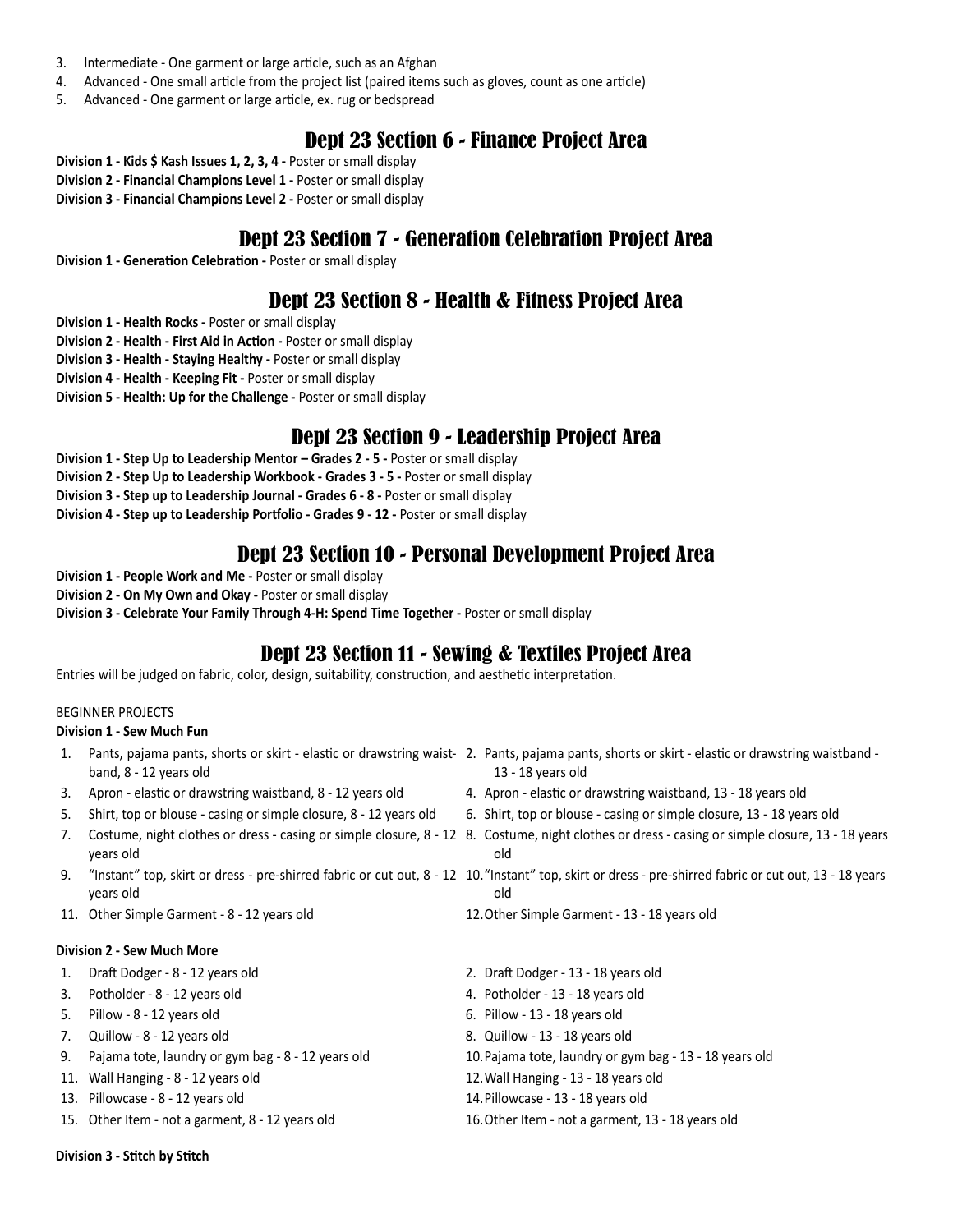- 1. Garment variety of hand stitches or hand-sewn buttons, 8 12 2. Garment variety of hand stitches or hand-sewn buttons, 13 18 years years old old
- 3. Sampler variety of hand stitches or hand-sewn buttons, 8 12 4. Sampler variety of hand stitches or hand-sewn buttons, 13 18 years years old
- 5. Craft variety of hand stitches or hand-sewn buttons, 8 12 years 6. Craft variety of hand stitches or hand-sewn buttons, 13 18 years old old

#### INTERMEDIATE PROJECTS

## **Division 4 - Knits**

- 1. Knit T-Shirt or Sweatshirt 2. Knit Dress/Outfit
- 

## **Division 5 - Coordinates**

- 1. Simple Top, Vest or Poncho and Skirt or Slacks 2. Simple Dress, Jumper or Shift
- 3. Other Simple Garment with Picture/Photo of How It Coordinates with Other Pieces
- 

3. Knit Pants or Skirt 4. Garments Using Both Knit & Woven Fabric

## **NOTE: 4-H members making more advanced garments should exhibit in the Separates project**

## **Division 6 - Accessories**

1. A grouping of three different sewn accessories - Paired items count as one type

## **Division 7 - Time Saving Sewing**

1. Garment using a time saving pattern or one that features a unique technique, pattern instructions/information on technique must be included **Division 8 - Sewing for Other Projects and Other People**

1. Garment - for another person, picture of person wearing garment 2. Toy, blanket, kite or another item

## **Division 9 - Create your Own Project**

1. Project book and display, poster or garment produced in the project

## ADVANCED PROJECTS

**Division 10 - Separates** - must include two or more advanced techniques such as zipper, lining, set-in sleeves, waistband, buttons, buttonholes, collar, and hand item. Formal or party dresses should be entered in the Special Occasion Garment class.

- 1. Two or More Non-Tailored Outfit 2. Dress, Two Piece Dress or Jumper
- 
- 3. Coat or Jacket Non-Tailored with a picture/photo of how it co-4. Non-Tailored Garment with a picture/photo of how it coordinates ordinates with other pieces with other pieces

**Division 11 - Tailoring** (Garment must be shaped using custom, dressmaking, or contemporary fusing applications) Simple jackets, advanced coordinates, outfits without tailored applications should be displayed with the Separate projects.

1. Tailored Jacket or Coat 2. Tailored Ensemble

## **Division 12 - Formal Wear**

- 1. Special Occasion Garment or Party Dress short 2. Special Occasion Garment or Party Dress longer than knee length
- **Division 13 Quilt Quest** Hand and machine quilting must be done by the 4-H member

## *BEGINNER - Simple blocks using squares, rectangles; simple applique or paper piecing; rag quilt*

- 1. Quilt block, hand or machine pieced (unfinished, not quilted) by 8–12- year-old
- 2. Quilt block, hand or machine pieced (unfinished, not quilted) by 13–18- year-old
- 3. Table runner, placemat, small quilt or other item, hand quilted by 8– 12-year-old
- 4. Table runner, placemat, small quilt or other item, hand quilted by 13– 18-year-old
- 5. Table runner, placemat, small quilt or another item, machine quilted by 8–12-year-old
- 6. Table runner, placemat, small quilt or another item, machine quilted by 13–18-year-old
- 7. Table runner, placemat, small quilt, or another item, tied by 8–12-year-old
- 8. Table runner, placemat, small quilt, or another item, tied by 13–18-year-old
- 9. Tote Bag: hand quilted by 8–12-year-old
- 10. Tote bag: hand quilted by 13–18-year-old
- 11. Tote bag: machine quilted by 8–12-year-old
- 12. Tote bag: machine quilted by 13–18-year-old

# Dept 23 Section 12 - Theater Project Area

## **Division 1 - Theatre Arts Books 1, 2, 3**

- 1. Puppet or puppets
- 2. Poster showing stage design, make-up, or other part to the project
- 3. Costume
- 
- old
-